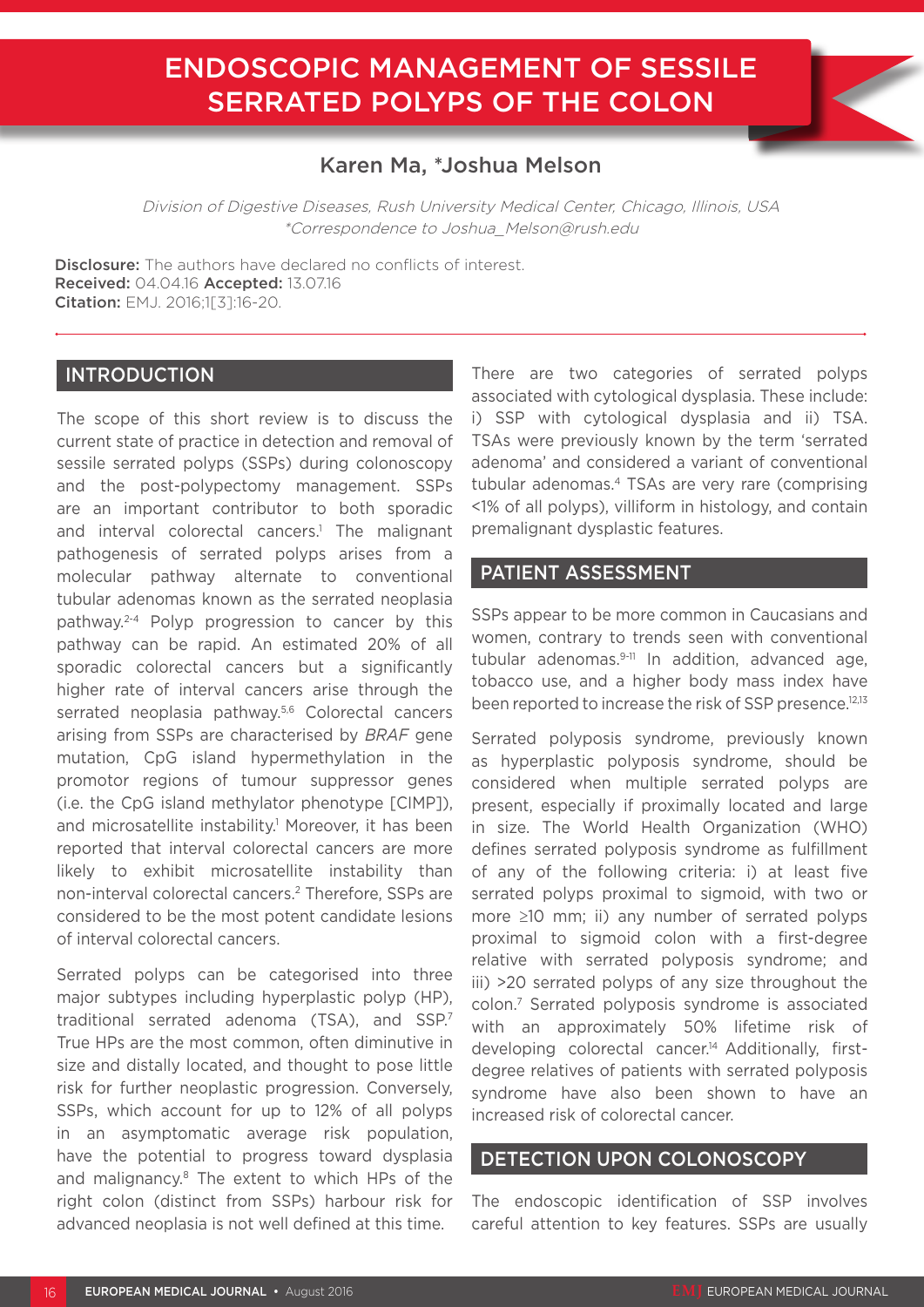found in the proximal colon. Macroscopically these lesions are flat and can be easily missed due to their subtle appearance with poorly demarcated borders, asymmetric shape, pale colour, and mucus cap on surface.<sup>15-17</sup> There is wide variability in serrated detection rates between colonoscopists likely due to the relatively subtle characteristics of many of these lesions.

Kimura et al.18 showed that *BRAF* mutation and CIMP-positive serrated lesions have a specific endoscopic pit pattern upon magnification endoscopy referred to as a Type II-O pattern. The pits of the Type II-O pattern have a round open appearance and correspond to dark spots inside the crypts in narrow-band imaging (NBI). Although Type II-O pits may not improve the detection rates of SSPs, they may be useful for distinguishing between SSPs and HPs. How this uniquely described pit pattern upon magnification endoscopy could enhance lesion recognition in typical endoscopic practice is not yet defined.

Detection of proximal serrated lesions has been shown to highly correlate with adenoma detection rates (ADR). One study found the serrated detection rate among experienced gastroenterologists to be between 0% and 2.2%, while another reported a range of 1–18% among 15 endoscopists at a single centre.<sup>19,20</sup> A Japanese prospective study<sup>21</sup> observed a SSP prevalence of at least 5%, while another study found an overall SSP prevalence of 8.1% by a single experienced colonoscopist.8 Based on ADR targets, Kahi et al.19 have suggested an equivalent proximal serrated detection rate of 4.5% for both men and women. While there are conflicting results on the effect of NBI compared with white light endoscopy (WLE) on serrated polyp detection, Horimatsu et al.<sup>22</sup> found a significantly higher rate of overall colonic polyp detection with the use of next-generation NBI.

## OPTICAL DIAGNOSIS DURING COLONOSCOPY

Hazewinkel et al.<sup>23</sup> derived a systematic validation of specific endoscopic features of SSP using highresolution WLE and NBI. They determined that the presence of both an indistinctive border and cloud-like surface on high-resolution WLE led to a 77% accuracy in identifying SSP. On NBI, the presence of indistinctive borders, cloud-like surface, irregular shape, and dark spots inside the crypts were independent predictors of SSP histology in multivariate analysis. When all four characteristics were present, this led to an impressive 89% sensitivity, 96% specificity, and 93% accuracy. Furthermore, another study found that dilated and branching vessels during NBI with optical magnification can be a unique feature of SSP and improve positive predictive value.<sup>24</sup> These image enhanced endoscopy features hold potential promises as teachable methods in improving detection of SSP. Further work on describing how interventions might improve SSP detection is needed.

There has been attention to promote cost-effective measures in colonoscopy screening and surveillance including the utilisation of optical diagnosis in implementing a 'resect and discard' strategy for diminutive polyps.25 The NBI International Colorectal Endoscopic (NICE) classification was developed as a tool for real-time endoscopic assessment of colorectal polyp histology.26 However it was not designed to differentiate SSPs, but rather HPs, from adenomatous polyps. Kumar et al.27 found that nearly one-third of SSPs were misinterpreted as HP by community gastroenterologists using the NICE classification. Sano et al.<sup>21</sup> observed an overall 2.7% proportion of SSP in endoscopically diagnosed HPs, with higher rates in the proximal colon and with increasing size.

Recently, IJspeert et al.<sup>28</sup> developed a promising new classification system for optical differentiation of adenomas, HPs, and SSP known as the Workgroup serrAted polypS and Polyposis (WASP) classification. This new classification is a stepwise approach starting with the NICE classification and then incorporating SSP features as described by Hazewinkel et al.<sup>23</sup> When gastroenterologists completed a short training module on the use of the WASP classification, there was a significant increase in accuracy of optical diagnosis overall as well as with SSPs specifically, and the results were sustainable after 6 months.<sup>29</sup>

## RESECTION DURING COLONOSCOPY

The prevention of serrated pathway interval cancers requires the complete resection of premalignant lesions. Pohl et al.<sup>30</sup> showed a high rate of incomplete resection with serrated polyps compared with conventional adenomas in the CARE study. SSPs are hypovascular, which makes cold snare polypectomy a safe and effective method of resection for small SSP.<sup>31,32</sup> Endoscopic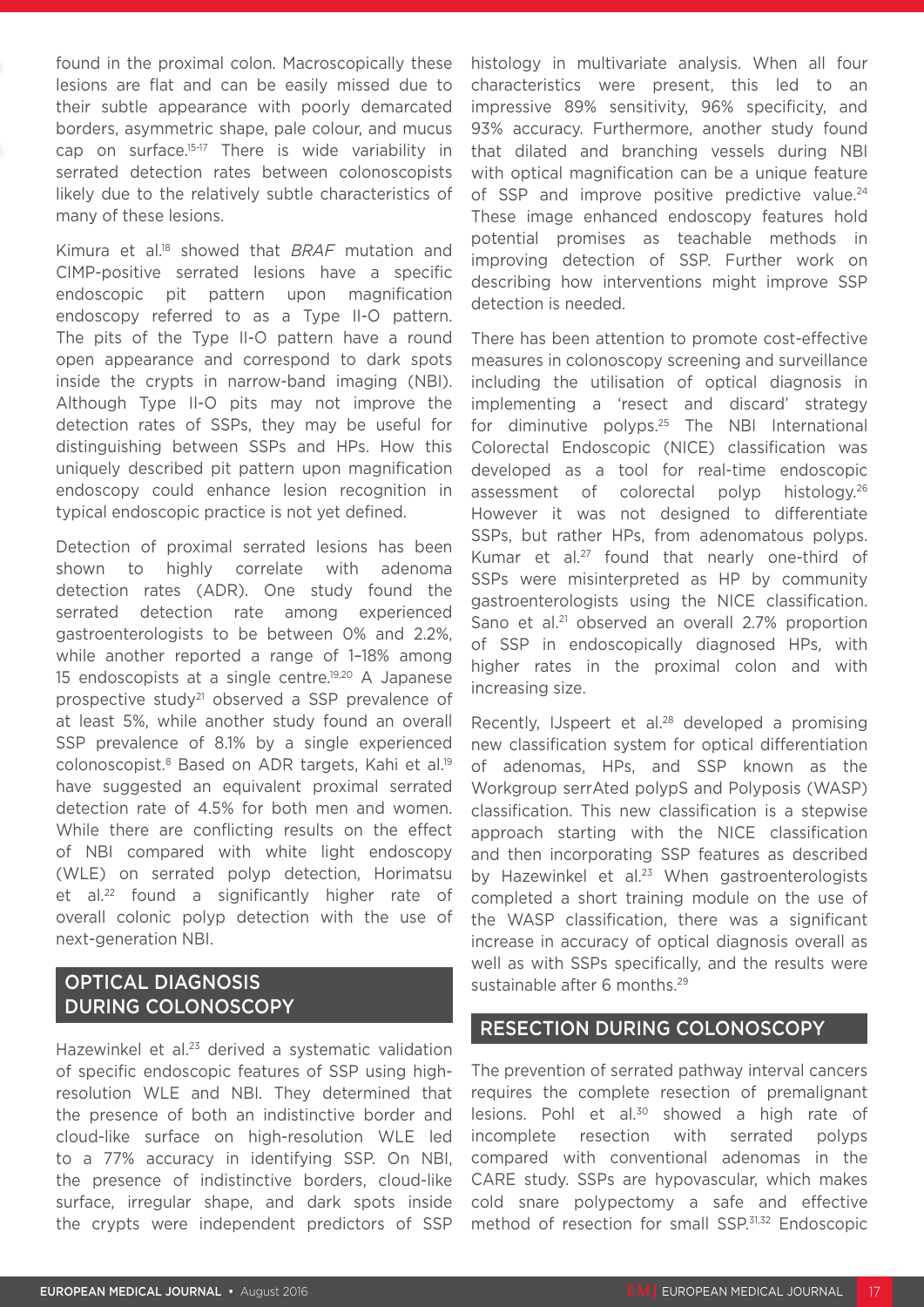mucosal resection (EMR) has become the widely adopted technique for resection of larger lesions. EMR involves submucosal lifting to promote a complete and safe *en bloc* resection.33 A recent prospective multicentre study evaluated the use of dye-based conventional EMR technique for large laterally spreading lesions greater than 20 mm in size. Pellise et al.<sup>34</sup> found an increased risk of recurrence in conventional adenomatous lesions versus SSPs in the subgroup of 20–25 mm polyps, however the difference was not sustained in the larger subgroups. Large SSP lesions were easier to remove with a similar safety profile compared to adenomatous lesions. This study suggests that standardised dye-based EMR can be a safe and effective mode of resection for large SSPs though this can be technically challenging. Further work in defining how polypectomy techniques can be taught to ensure complete *en bloc* resection is needed.

It is our practice to carefully examine the colon for loss of vascularity and mucus cap where SSPs may be found. Upon finding an area of concern, we use NBI to identify and confirm features consistent with an SSP, as described by Hazewinkel et al.,23 including irregular shape, cloud-like surface, and dark spots inside crypts. Small lesions (between 6 mm and 10 mm in size) are removed by cautery with a stiff snare. Once there is a high level of confidence for the presence of an SSP and the lesion is ≥1 cm in size, then a dilute indigo carmine solution is injected to create a submucosal cushion and lift the lesion. Frequently the submucosal injectate allows for improved visualisation of the margins of the lesion. With larger lesions, we may opt to use soft coagulation current (using the tip of snare or argon plasma coagulation [APC]) to liberally mark the outer borders of the lesion to ensure complete resection. We usually utilise 'endocut' for resection of these often flat lesions of the right colon to minimise complication risk. In order to minimise postresection fragmentation of SSP margins, which would limit pathology interpretation assessment of complete resection, we remove larger SSP with retrieval nets rather than attempting retrieval through the suction channel of the colonoscope.

#### PATHOLOGIC IDENTIFICATION

Beyond the challenges of SSP detection and resection is the appropriate pathologic identification and classification of these lesions, which has implications on timing of follow-up colonoscopy. SSPs are termed histologically from the jaggedness created by in-folding of the crypt endothelium leading to a saw-tooth appearance. The most important histologic features used to define SSPs are the presence of inverted T or L-shaped crypt bases along with hyperserration and columnar dilatation extending into the lower third of the crypts.<sup>4</sup> This abnormal crypt architecture and irregular proliferation differentiate it from typical HPs. TSAs can be recognised by its villiform histology, eosinophilic cytoplasm, and ectopic crypt formation.

Several studies have reported only fair-to-moderate inter-observer concordance among pathologists in distinguishing SSPs from typical HPs.20,35-37 One study found that large right-sided HPs were reclassified as SSPs in 30–85% of cases upon pathology reinterpretation.35 Given this variation in interpretation between pathologists, some experts recommend that all serrated lesions ≥10 mm found in the proximal colon be considered SSPs.<sup>38</sup> There is often less misidentification between SSPs and TSAs.39

#### FOLLOW-UP RECOMMENDATIONS

Patients with serrated polyps are at increased risk for synchronous advanced neoplasia and development of neoplasia during surveillance. Large serrated polyps are strongly and independently associated with synchronous advanced neoplasia<sup>13,40</sup> and the risk of colorectal cancer, specifically cancer in the proximal colon.<sup>41</sup> In a meta-analysis, the pooled odds ratio (OR) of synchronous advanced neoplasia for patients with proximal serrated polyps was 2.77 (95% confidence interval [CI]: 1.71–4.46) and with large serrated polyps the OR was 4.10 (95% CI: 2.69-6.26).<sup>42</sup>

There is limited data on the risk of advanced neoplasia on follow-up or surveillance colonoscopy. Schreiner et al.<sup>13</sup> found that patients with advanced adenomas and a concurrent non-dysplastic serrated lesion at baseline have a higher rate of neoplasia and advanced neoplasia compared with patients with advanced adenomas alone. The correlation between proximal large serrated polyps with the occurrence of proximal neoplasia and colorectal cancer suggests a potential common genetic and epigenetic change in the normal colonic mucosa leading to a field defect.<sup>41</sup>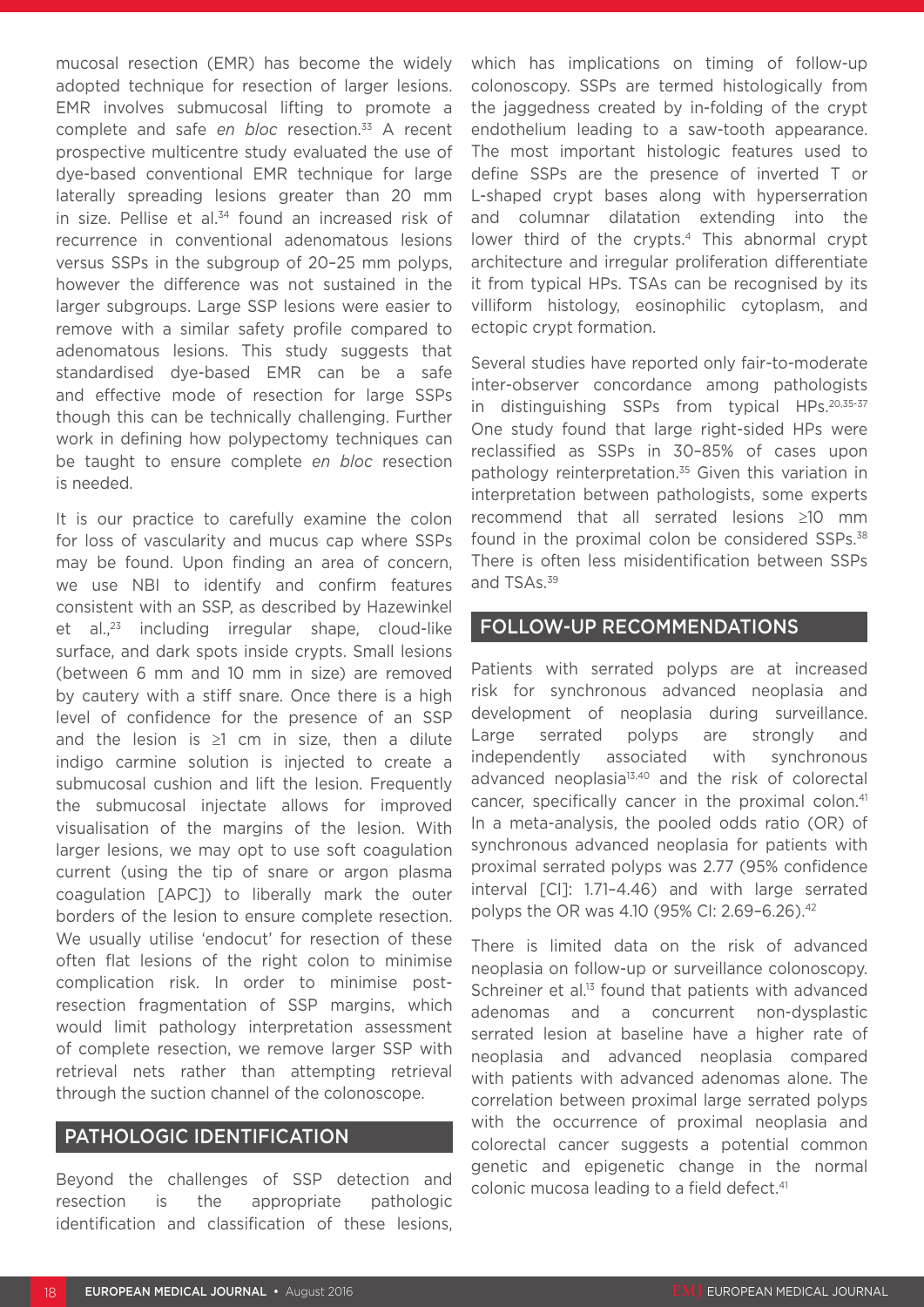Given the above findings, the US Multi-Society Task Force (USMSTF) first incorporated guidance on post-polypectomy surveillance of serrated lesions in 2012.43,44 SSPs without cytological dysplasia are, in general, to be managed similarly to conventional tubular adenomas. A 3-year surveillance interval is suggested in patients with high-risk factors including ≥10 mm in size or more than one to two in number. Patients with low-risk SSPs (one to two polyps, each less than 10 mm in size) are recommended a 5-year surveillance interval. The presence of cytological dysplasia confers a more rapid malignant potential and thus should be followed for 1–3 years. A TSA should have an interval colonoscopy every 3 years per USMSTF, or every 3–5 years depending on size per expert consensus. Patients with SSP should be followed annually. Follow-up colonoscopy is generally recommended at a shortened interval (<1 year) if there is any concern about completeness of resection of any neoplastic lesion or poor bowel preparation obscuring visibility.

It is important to recognise that these recommendations were developed based on limited available evidence and that further surveillance studies are much needed. Our group has shown

evidence to support a shorter surveillance interval in patients with 'low-risk' SSPs as their risk for development of advanced neoplasia is greater than that observed with low-risk conventional tubular adenomas.45

#### FUTURE DIRECTIONS

In summary, SSPs have gained increasing recognition as an important contributor to interval colorectal cancers. In current endoscopic practice, there is wide variation in reported detection rates of SSPs. Further investigation should be pursued to improve endoscopic detection, complete and safe resection, and determine optimal management and surveillance intervals. Future studies to determine biomarkers for premalignant serrated lesions may also lead to better clinical outcomes. While there are multiple studies demonstrating improved ADRs with implementation of ADR monitoring programmes, correlate results in serrated detection rates are currently not well-described.29,46 We recommend that colonoscopists begin to monitor their SSP detection rates as an initial first step to improving detection. Teachable methodologies and interventions to improve SSP detection and removal are important areas of further study.

#### REFERENCES

1. Leggett B, Whitehall V. Role of the serrated pathway in colorectal cancer pathogenesis. Gastroenterology. 2010; 138(6):2088-100.

2. O'Brien MJ et al. Comparison of microsatellite instability, CpG island methylation phenotype, BRAF and KRAS status in serrated polyps and traditional adenomas indicates separate pathways to distinct colorectal carcinoma end points. Am J Surg Pathol. 2006;30(12):1491-501.

3. Spring KJ et al. High prevalence of sessile serrated adenomas with BRAF mutations: a prospective study of patients undergoing colonoscopy. Gastroenterology. 2006;131(5):1400-7.

4. Torlakovic E et al. Morphologic reappraisal of serrated colorectal polyps. Am J Surg Pathol. 2003;27(1):65-81.

5. Nishihara R et al. Long-term colorectal cancer incidence and mortality after lower endoscopy. N Engl J Med. 2013;369(12): 1095-105.

6. Farrar WD et al. Colorectal cancers found after a complete colonoscopy. Clin Gastroenterol Hepatol. 2006;4(10): 1259-64.

7. Snover D et al. "Serrated polyps of

the colon and rectum and serrated ("hyperplastic") polyposis," Bozman FT et al. (eds.), WHO Classification of Tumours Pathology and genetics Tumours of the digestive system (2010) 4<sup>th</sup> edition, Lyon: IARC Press.

8. Abdeljawad K et al. Sessile serrated polyp prevalence determined by a colonoscopist with a high lesion detection rate and an experienced pathologist. Gastrointest Endosc. 2015;81(3):517-24.

9. Burnett-Hartman AN et al. Differences in epidemiologic risk factors for colorectal adenomas and serrated polyps by lesion severity and anatomical site. Am J Epidemiol. 2013;177:625-37.

10. Lieberman DA et al. Risk factors for advanced colonic neoplasia and hyperplastic polyps in asymptomatic individuals. JAMA. 2003;290(22): 2959-67.

11. Wallace K et al. The association of lifestyle and dietary factors with the risk for serrated polyps of the colorectum. Cancer Epidemiol Biomarkers Prev. 2009; 18(8):2310-7.

12. Macaron C et al. Risk of metachronous polyps in individuals with serrated polyps. Dis Colon Rectum. 2015;58(8):762-8.

13. Schreiner MA et al. Proximal and large hyperplastic and nondysplastic serrated polyps detected by colonoscopy are associated with neoplasia. Gastroenterology. 2010;139(5):1497-502.

14. Boparai KS et al. Increased colorectal cancer risk during follow-up in patients with hyperplastic polyposis syndrome: a multicenter cohort study. Gut. 2010; 59(8):1094-100.

15. Kashida H et al. Endoscopic characteristics of colorectal serrated lesions. Hepatogastroenterol. 2011;58(109): 1189-92.

16. Tadepalli US et al. A morphologic analysis of sessile serrated polyps observed during routine colonoscopy (with video). Gastrointest Endosc. 2011; 74(6):1360-8.

17. Yamada A et al. Endoscopic features of sessile serrated adenoma and other serrated colorectal polyps. Hepatogastroenterology. 2011;58(105): 45-51.

18. Kimura T et al. A novel pit pattern identifies the precursor of colorectal cancer derived from sessile serrated adenoma. Am J Gastroenterol. 2012; 107(3):460-9.